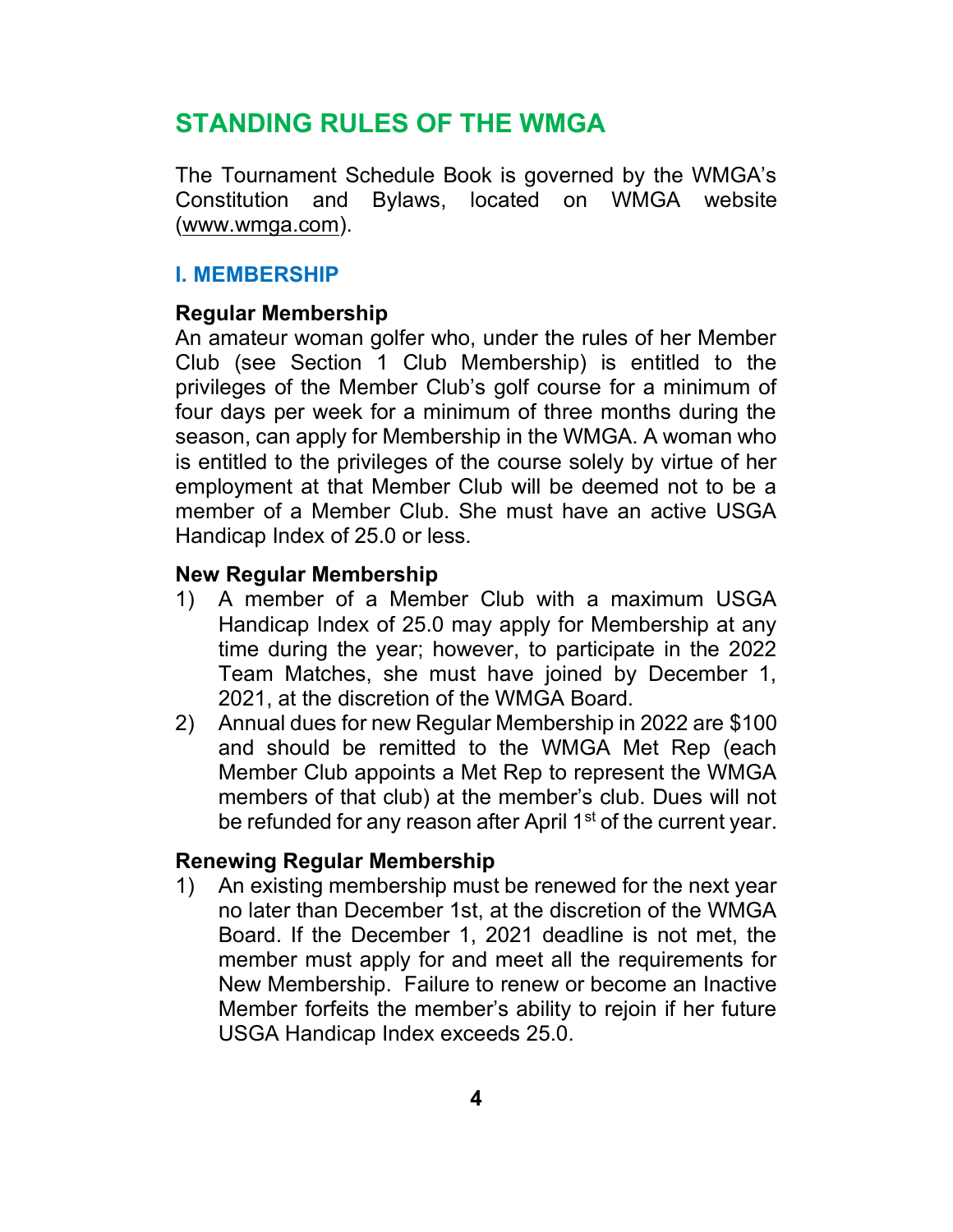2) Annual dues for Renewing Membership in 2022 are \$100 and should be remitted to the WMGA Met Rep at the member's club. Dues will not be refunded for any reason after April 1<sup>st</sup> of the current year.

# **Inactive Membership**

- 1) A Regular Member, currently in good standing, may apply for Inactive Membership only under the following circumstances:
	- a) No longer a member of a Member Club or taken a leave of absence from a Member Club; or
	- b) Change in membership status at a Member Club which results in a membership status that does not meet the requirements for Regular Membership; or
	- c) Resignation is submitted to the member's club, and the member does not join another Member Club.
- 2) Annual dues for Inactive Membership in 2022 are \$10. An Inactive Membership request, together with the annual dues, must be submitted directly to the WMGA office no later than December 1, 2021. If the December 1, 2021 deadline is not met, the WMGA will presume the Inactive Member has resigned.
- 3) In the event an Inactive Membership is granted by the WMGA, the member may NO LONGER PLAY OR COMPETE in any WMGA event.
- 4) An Inactive Member may be reinstated as a Regular Member upon joining a Member Club and applying for Regular Membership at any time during the year; however, to participate in the 2022 Team Matches, she must join by April 1, 2022, at the discretion of the WMGA Board. Reinstatement may be requested through a WMGA Met Rep. Resignation from the WMGA must be made directly to the WMGA office.
- 5) An Inactive Member may be eligible for Independent Membership.

# **Junior Membership**

1) An amateur junior girl golfer who has not reached her  $19<sup>th</sup>$ birthday (by January 1, 2022) and who through her parent(s), guardian, or herself is a member of a Member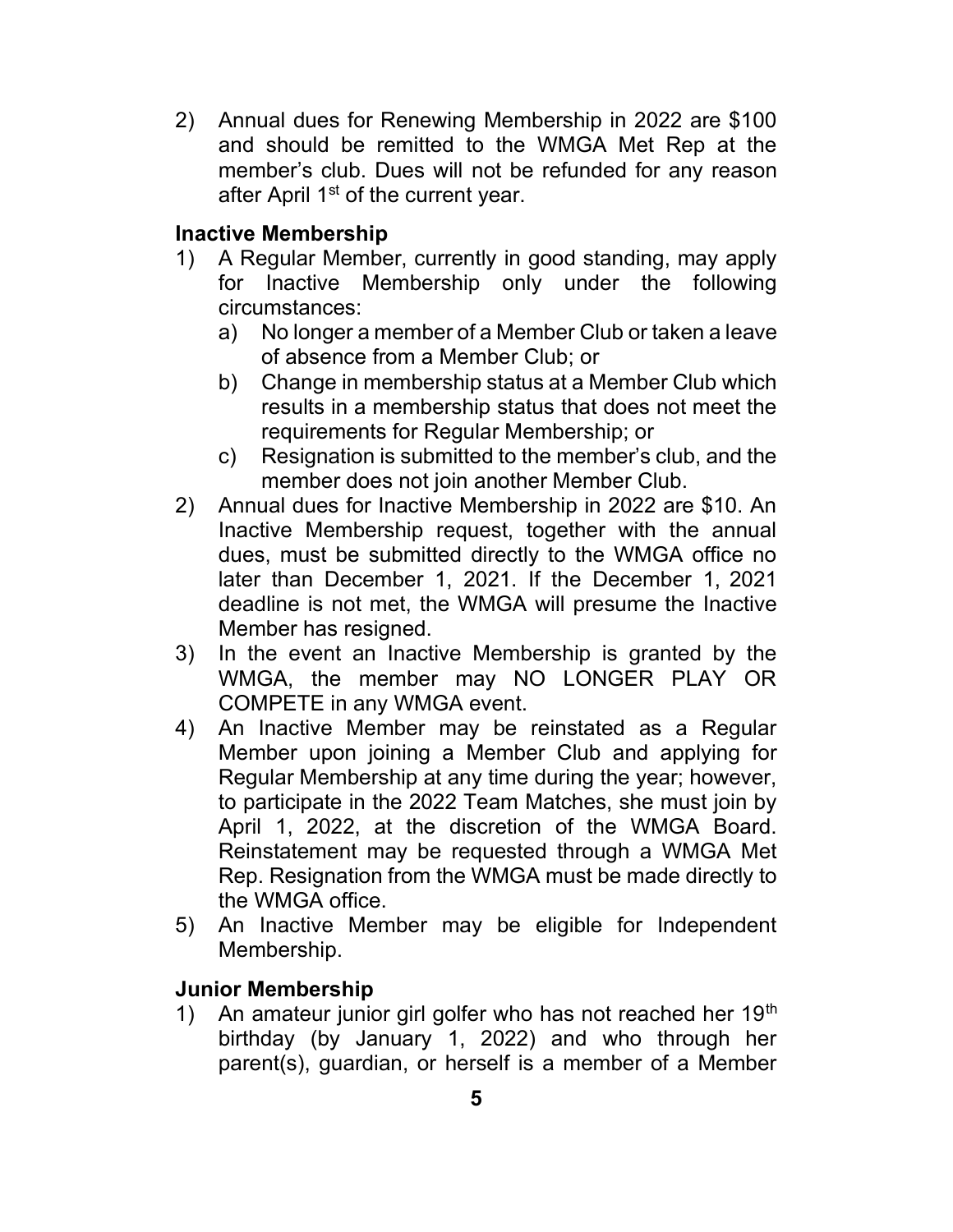Club may become a Junior Member for that year. She can apply for Junior Membership at any time during that year.

- 2) A Junior Member does not need a USGA Handicap Index to join the WMGA.
- 3) There are no annual dues for a Junior Membership.
- 4) A Junior Member must be registered by December 1, 2021 if she would like to participate in Team Matches, at the discretion of the WMGA Board.

# **Independent Membership**

- 1) An amateur woman golfer who is not a member of a Member Club with a maximum USGA Handicap Index of 25.0 may apply for Independent Membership at any time during the year.
- 2) Membership is valid for one season and must be renewed annually.
- 3) An Independent Member must meet the requirements set forth in the WMGA's Constitution and Bylaws.
- 4) An Independent Member must meet two of the following criteria:
	- a) Resident address must be within WMGA territory.
	- b) Hold a USGA Handicap Index serviced by a local organization (MGA, NJSGA, CSGA).
	- c) Majority of rounds of golf posted over the previous year, in season, must be within the WMGA territory.
- 5) Annual dues for Independent Membership in 2022 are \$200 and should be remitted to the WMGA Office. Dues will not be refunded for any reason after April 1<sup>st</sup> of the current year.
- 6) Independent Members are ineligible to play in Team Matches, vote, or serve on the Executive Committee.
- 7) The Independent Membership Committee retains the final decision to approve applicants and reserves the right to modify any of the rules in this book governing Independent Membership.

# **Junior Independent Membership**

1) An amateur junior girl golfer who has not reached her  $19<sup>th</sup>$ birthday (by January 1, 2022) and is not a member of a Member Club with a maximum USGA Handicap Index of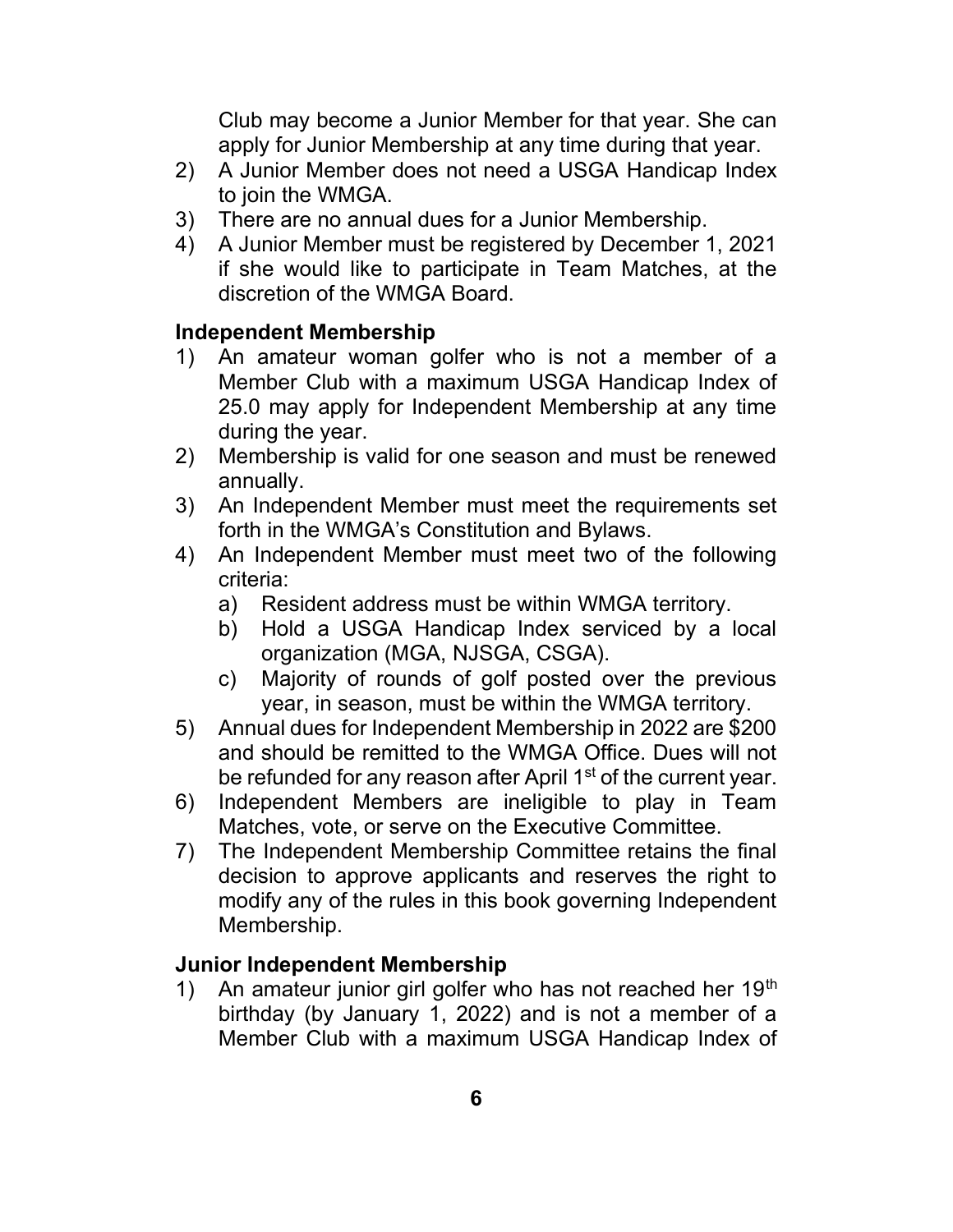25.0 may apply for Junior Independent Membership at any time during the year.

- 2) Membership is valid for one season and must be renewed annually.
- 3) A Junior Independent Member must meet the requirements set forth in the WMGA's Constitution and Bylaws.
- 4) A Junior Independent Member must meet two of the following criteria:
	- a) Resident address must be within WMGA territory.
	- b) Hold a USGA Handicap Index serviced by a local organization (MGA, NJSGA, CSGA).
	- c) Majority of rounds of golf posted over the previous year, in season, must be within the WMGA territory.
- 5) There are no annual dues for a Junior Independent Membership.
- 6) Junior Independent Members are ineligible to play in Team Matches, vote, or hold office.
- 7) The Independent Membership Committee retains the final decision to approve applicants and reserves the right to modify any of the rules in this book governing Junior Independent Membership.
- 8) A Junior Independent Member may be eligible for the WMGA Foundation Fellowship Program after applying for, and being accepted as, a Junior Independent Member by the Independent Membership Committee. The application for Fellowship can be found within the Junior Independent Membership Application located on wmga.com.

# **Club Membership**

- 1) To apply for Club Membership, a club must meet the requirements set forth in the WMGA's Constitution and Bylaws and must offer its course every three years for a WMGA tournament in addition to Team Matches.
- 2) Annual Dues for Club Membership for 2022 are \$200 and are payable by January  $1<sup>st</sup>$ . Failure to pay the dues prior to April 1<sup>st</sup> will be deemed to be the club's resignation from the WMGA membership and its members will be ineligible to play in WMGA events until the club makes payment.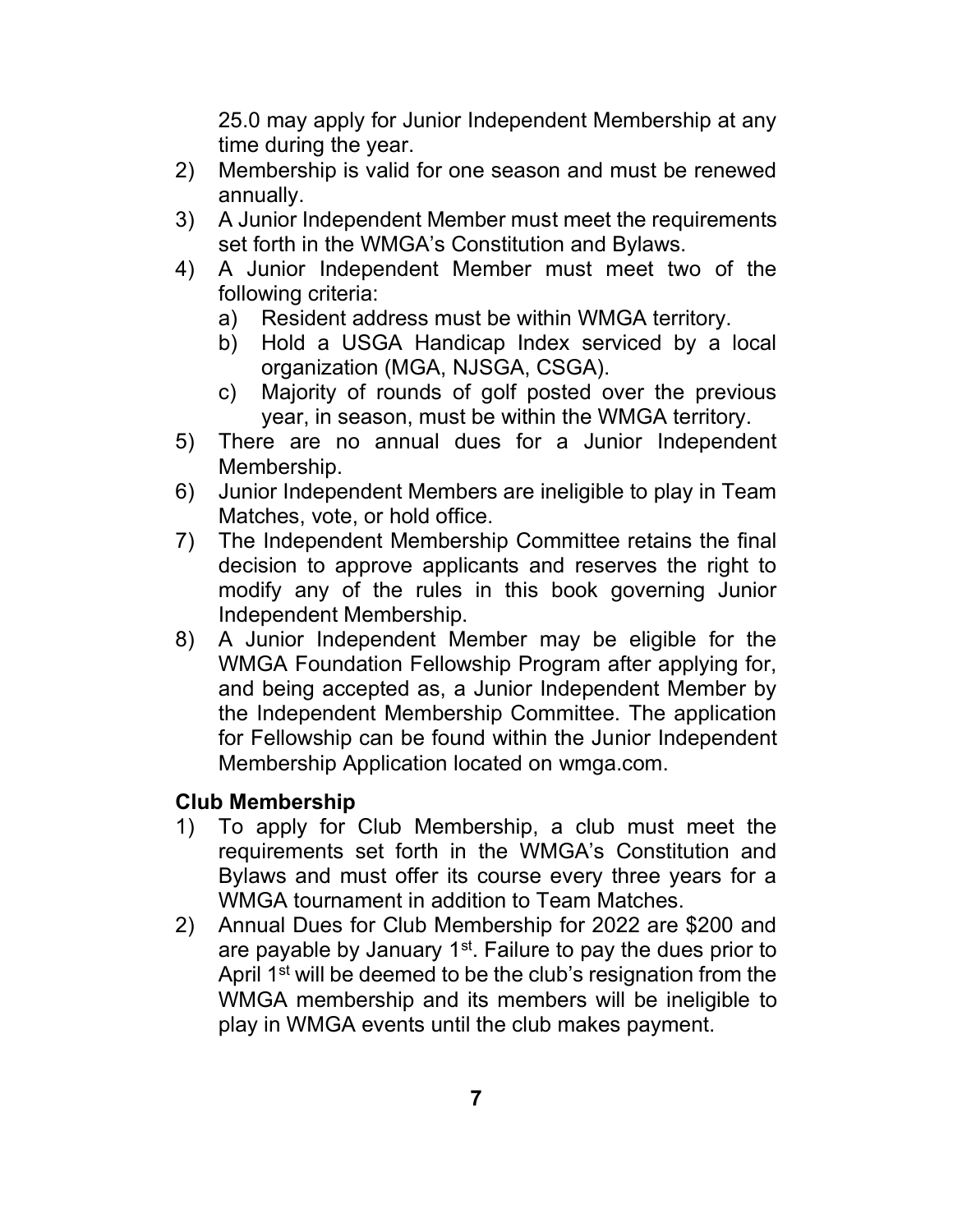3) A Member Club that refuses three requests to host a tournament, other than Team Matches, may be subject to disciplinary action, including suspension of its members from all WMGA events (Team Matches included) at the discretion of the WMGA Board.

# **II. HANDICAPS**

- 1) Handicaps must be computed in accordance with the current USGA Handicap System.
- 2) A player's USGA Handicap Index will be adjusted in accordance with the Handicap Conversion Table into the appropriate handicap for the host club.
- 3) The official Handicap Season and final revision date will be determined by each handicap provider. Eligible winter scores with Course Ratings and Slope Ratings should be posted at time of play.
- 4) All scores from WMGA tournaments, including Team Matches, **must** be posted into USGA Handicap Index System. Scores from some WMGA stroke play tournaments will be posted as "C" scores by the Committee as noted in the Posting Scores Memo found on wmga.com.

# **III. COMPETITIONS**

#### **Tournament Entries**

- 1) Online registration for all tournament entries, unless otherwise noted, will be accepted starting at 8:00 AM, April  $11<sup>th</sup>$ , and will close at 11:59 PM on the final entry date indicated for each tournament. **The field for each tournament is selected on the basis of the order in which the entries are submitted (i.e. first come, first served basis)**. A player must submit only one entry per tournament. Tournament registration must be completed online at wmga.com.
- 2) The tournament entry fee typically includes continental breakfast, when applicable, lunch, the golf competition, prizes, tipping, and access to the range and practice area.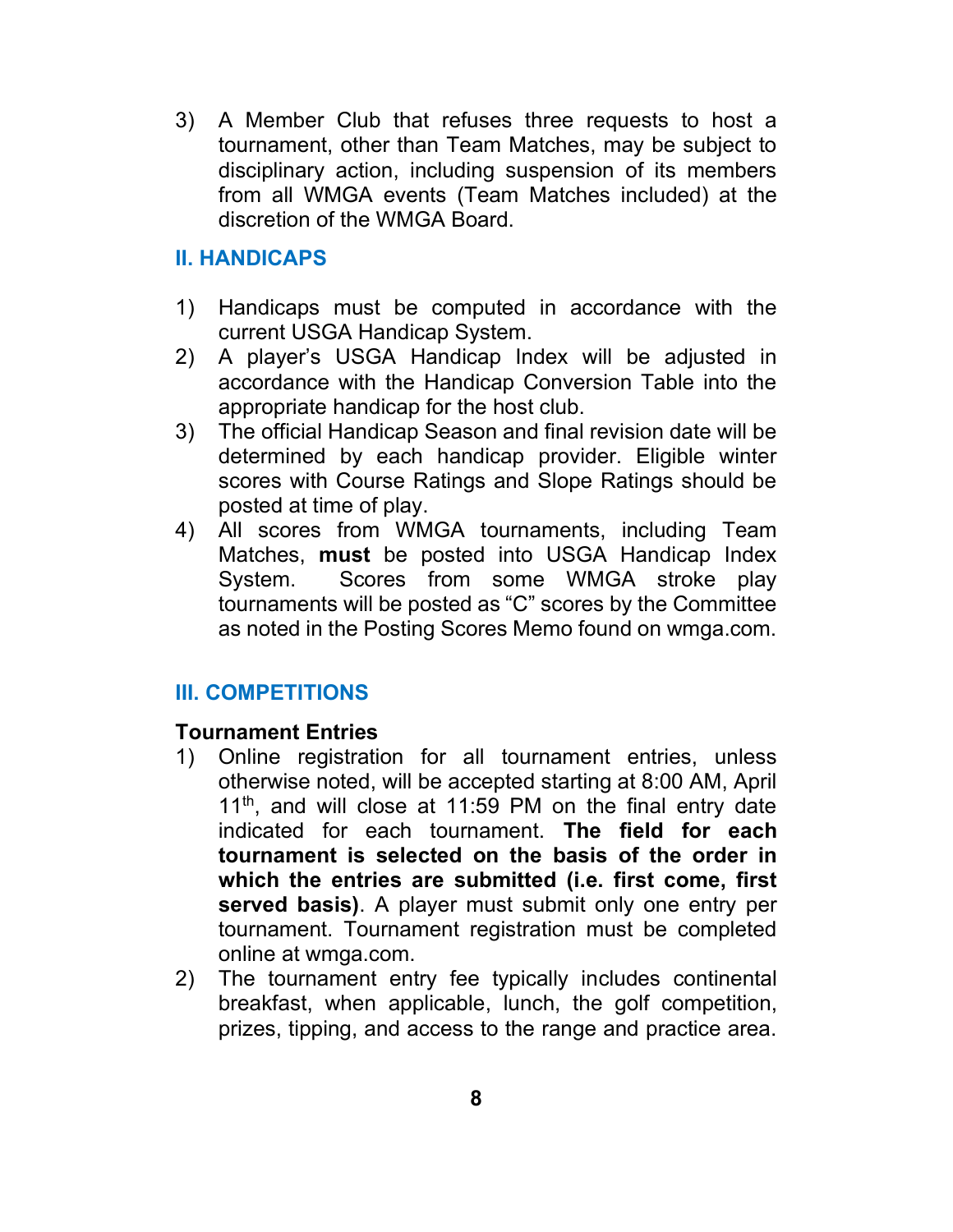Fees for cart rental and/or caddie will be paid for by the player at the tournament site.

- 3) After entries close, the tournament information will be posted on the WMGA website and starting times will be emailed to players. If the field is not full by the final entry date, late entries may be considered. Call the WMGA office (914-592-7888) for availability.
- 4) A waiting list for player/team will be maintained for each oversubscribed tournament. If a player/team cancels prior to the tournament, the first player/team on the waiting list will be accepted into the tournament.
	- a) If one or more players of a team is unable to participate, **the team has a one-time exemption to replace partner(s) for the partnered tournament**.
	- b) **NOTE**: In many cases, being placed on the waiting list does NOT mean a player is excluded from tournament participation. Positions in the tournament often become available as the date approaches. The WMGA recommends a waitlisted player keeps her schedule open.
- 5) Pairings for the tournaments will be made by the Committee unless otherwise noted.
- 6) Practice rounds are not provided unless otherwise noted.

# **Tournament Cancellation & Refund Policies**

- 1) There will be no cancellation of play unless the course is deemed unplayable by the host club. If the host club is agreeable, play may be delayed until later in the day.
- 2) Entry fee, less a \$15 service and processing fee, will be refunded regardless of cancellation reason if the WMGA is notified by phone (914-592-7888) or email the tournament manager (tournamentmanager@wmga.com) prior to the final entry date. Requests for refunds after the final entry date and prior to release of pairings will only be accepted in writing (via email) and the amount of the refund, if any, may be reduced by any tournament costs including caddie and/or cart fees. There will be no refunds after pairings are released.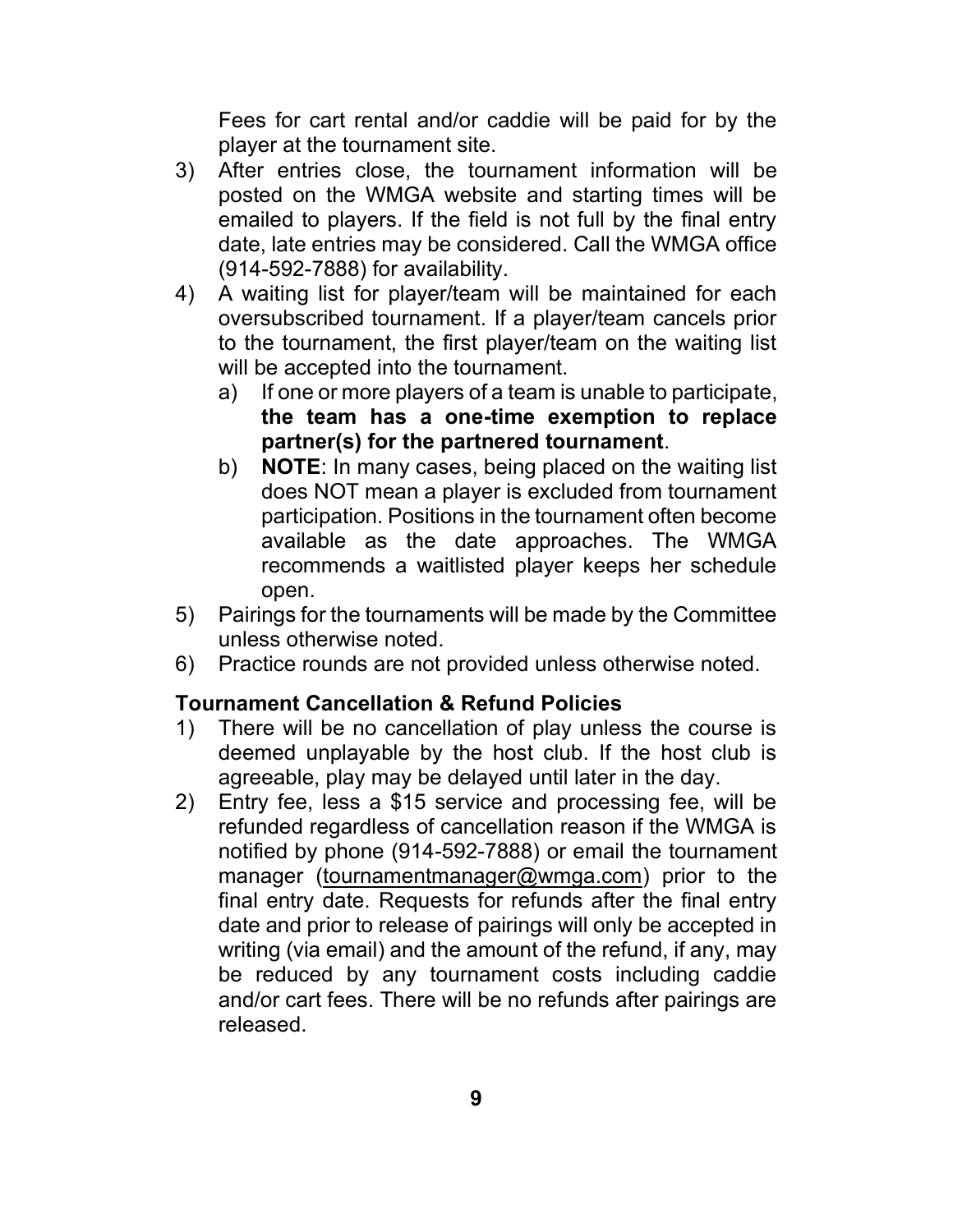- 3) If a player/team needs to cancel on the day of play, please email the tournament manager directly as soon as possible at tournamentmanager@wmga.com.
- 4) The WMGA reserves the right to cancel any tournament for lack of sufficient participation.

# **Handicap Eligibility**

- 1) Handicap limits will be calculated one week prior to the first day of competition as follows:
	- a) Class A Tournaments USGA Handicap Index maximum of 14.0.
	- b) Class B Tournaments USGA Handicap Index minimum of 14.1.
- 2) A player may only enter a tournament for which her USGA Handicap Index makes her eligible. EXCEPTION: Players in the Myra D. Paterson must fulfill USGA Handicap Index requirements as of November 15<sup>th</sup> of the previous year.
- 3) If a subsequent handicap revision would make her ineligible for an event other than those noted in the preceding EXCEPTION, the player will not be required to withdraw. In any Championship, the player will be required to use the maximum allowable Index or her current Index, whichever is lower. If the player's Index is lower than the minimum allowed for entry, she will not be eligible for a gross prize.

# **Tournament Rules**

- 1) All play will be governed by USGA Rules, any Local Rules posted, and any Conditions of the Competition established.
- 2) Except in the Match Play Championship and Stroke Play Championship for Class A players, a player may use a golf cart. The rules regarding the use of caddies will be determined by the host club and will be posted in the Notice to Players. A player will be responsible for any cart and/or caddie fees which may be incurred. A player **MAY NOT** bring her own caddie or carry her own golf bag. Pull cart may be used at the discretion of the host club. Caddies will be assigned by the caddie manager. A player may not have the same caddie twice or request a specific caddie except for the finalists on the final day of the Match Play Championships.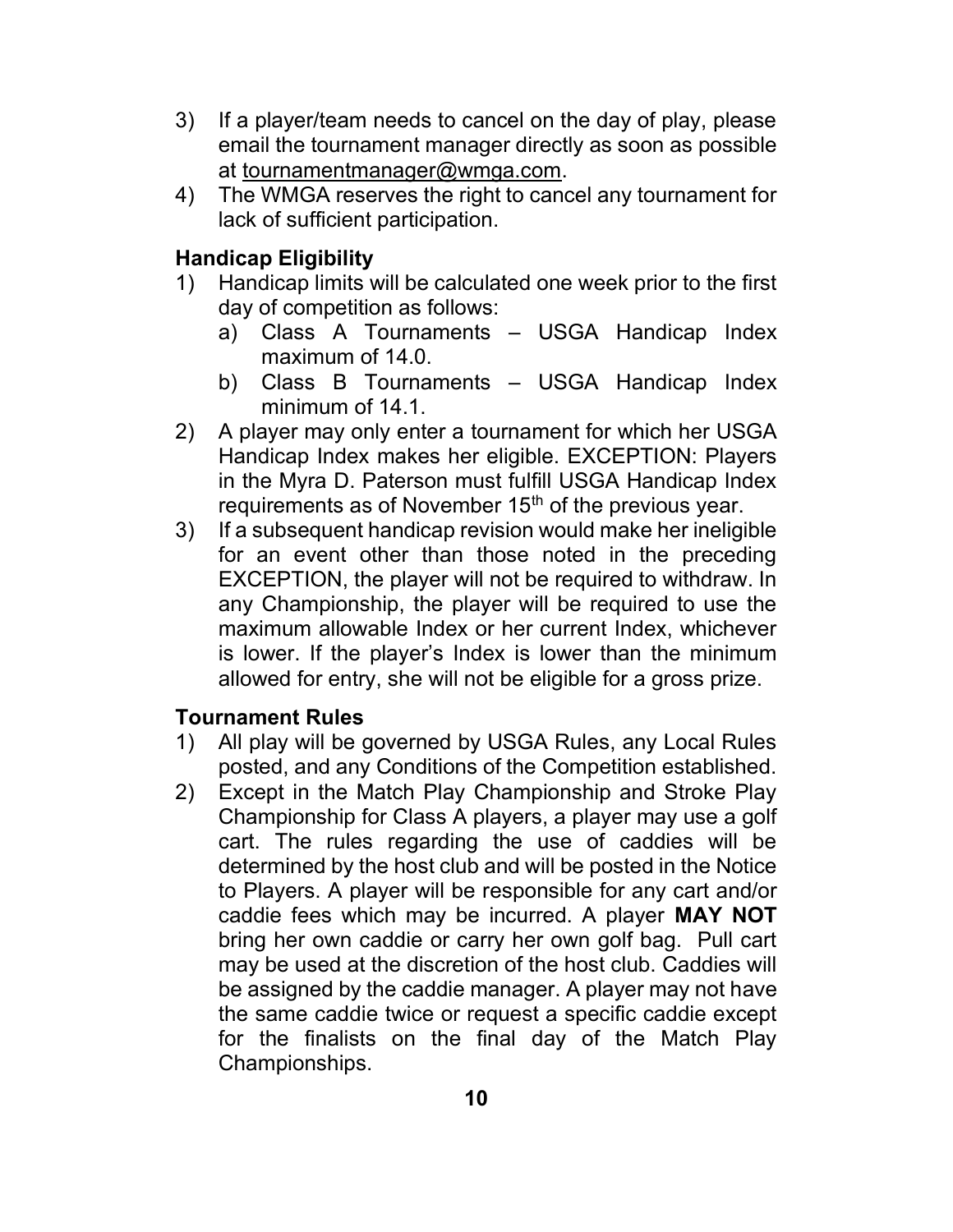- 3) A player or team who has been assigned a starting time must be present at that time and fully intend to complete the round. Withdrawal for reasons other than personal illness or family emergency within 24 hours of that assigned time, failure to submit a tournament score, or failure to play the second day of a two-day tournament may result in disciplinary action, including suspension of the player or team from all WMGA events (Team Matches included) at the discretion of the Competitions Committee. Further, regardless of the reason for withdrawal, the player or team may be responsible for all fees, including caddie fees, incurred by the WMGA.
- 4) All competitors and spectators must abide by the WMGA Dress Code, Code of Conduct, and Electronic Communication Devices policies.
- 5) Proper golf attire must be worn at all WMGA events. Players must adhere to the **dress code regulations** of the host club. Players should review the Notice to Players or host club website for guest information. Members whose dress is deemed inappropriate by the host club or WMGA may be denied participation in the tournament.
- 6) All penalties will be assessed in accordance with the USGA 2019 Rules of Golf.
- 7) Electronic communication devices MUST be turned off. They may not be used anywhere on club grounds, except in a player's car. If the club policy is more restrictive, all players and spectators MUST comply.

EXCEPTION: When electronic communication devices are permitted on the golf course, players may use electronic communication devices in the case of an emergency or in accordance with Rule 4.3. Violation of this policy may result in disciplinary action.

- 8) Competitions Committee reserves the right to modify any of the rules in this book governing tournaments.
- 9) Competitions Committee will post all Stroke Play scores to USGA Handicap Index. All players must return their score card after each round even if reported as DNF or No Card.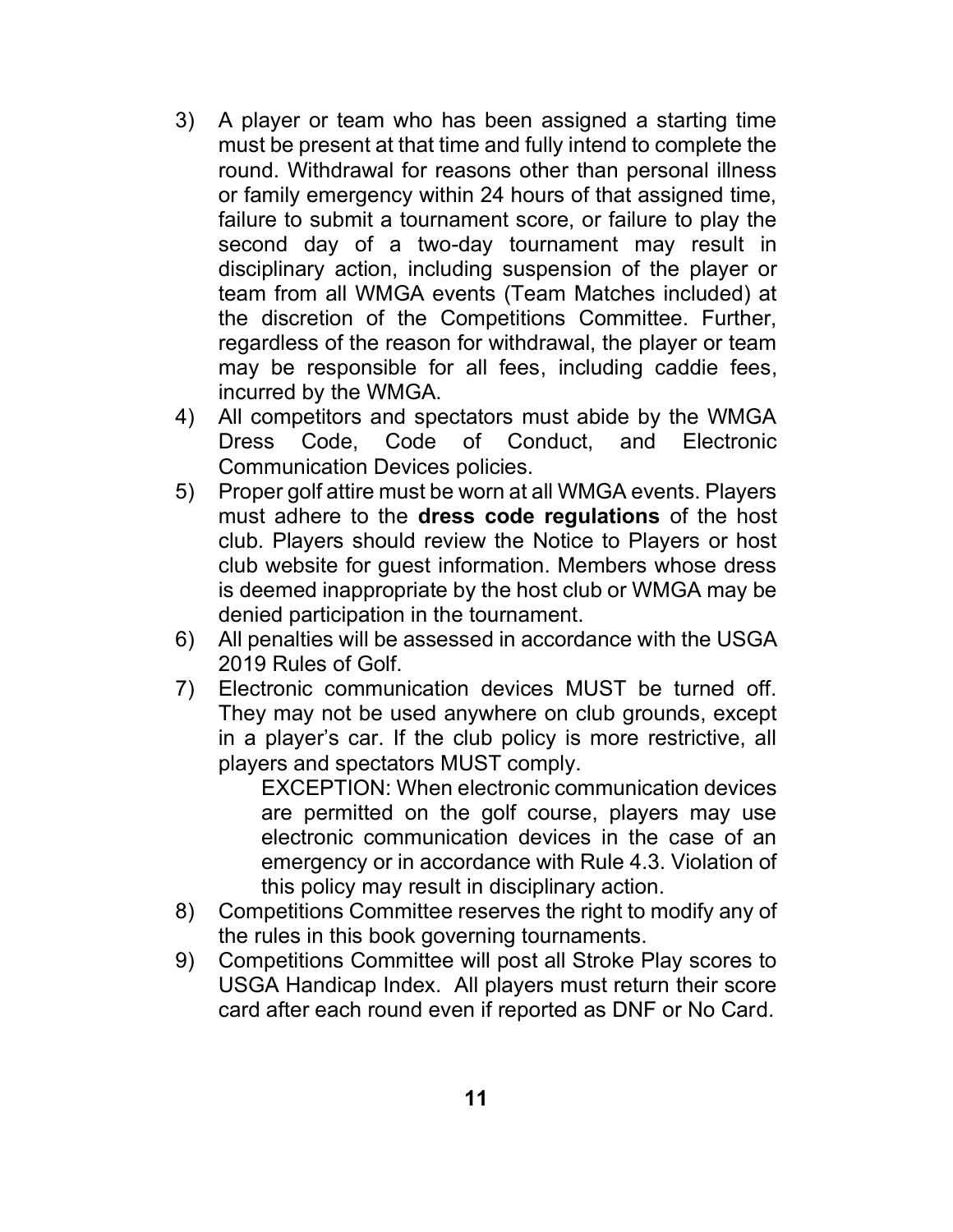# **Match Play Championship**

- 1) The defending champion will be exempt from qualifying. If she elects to exercise this exemption, she must notify the office prior to the final entry date for the Championship. If, however, she elects to compete for the medalist prize, she must forfeit her automatic qualification and qualify on the same basis as all other competitors.
- 2) If the defending champion exercises her exemption described in #1, the fifteen lowest scores in the qualifying round will comprise the balance of the Championship Flight; otherwise the players posting the sixteen lowest scores will comprise the Championship Flight.
- 3) Duplicate prizes will be awarded in the event of a tie for medalist. Only the medalist may be awarded more than one prize.
- 4) All matches will be eighteen holes, except the final of the Championship Flight, which will be thirty-six holes. All ties will be decided by an immediate hole-by-hole playoff. The first and second rounds of the Championship Flight will be played on the first day of match play.
- 5) Unless otherwise permitted by the Committee, players may not use motorized transportation during a round. For 2022, there may be restrictions from the host club that players are required to use motorized transportation.
- 6) Caddies, if available, will be assigned by the caddie manager. A player may not have the same caddie twice or request a specific caddie except for the finalists on the final day.
- 7) Competition Committee reserves the right to modify these rules and/or format.

# **"B" Match Play Championship**

1) The defending champion will be exempt from qualifying. If she elects to exercise this exemption, she must notify the office prior to the final entry date for the Championship. If, however, she elects to compete for the medalist prize, she must forfeit her automatic qualification and qualify on the same basis as all other competitors.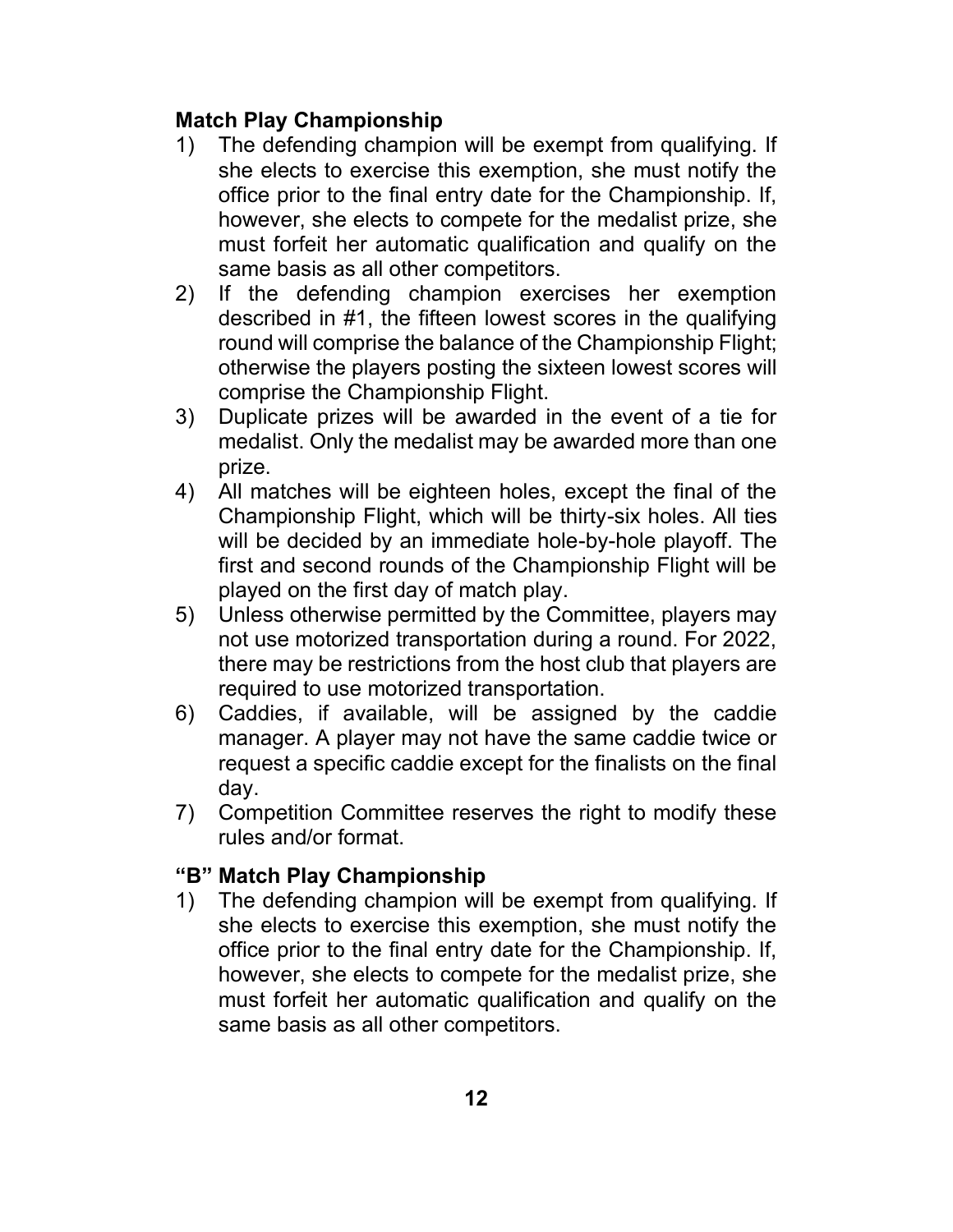- 2) If the defending champion exercises her exemption described in #1, the fifteen lowest scores in the qualifying round will comprise the balance of the Championship; otherwise the players posting the sixteen lowest scores will comprise the Championship Flight.
- 3) Duplicate prizes will be awarded in the event of a tie for medalist. Only the medalist may be awarded more than one prize.
- 4) All matches will be eighteen holes. All ties will be decided by an immediate hole-by-hole playoff. The first and second rounds of the Championship will be played on the first day of match play.
- 5) Players may utilize motorized transportation during a round.
- 6) If the host club requires caddies in addition to carts, caddies will be assigned by the caddie manager. A player may not have the same caddie twice or request a specific caddie except for the finalists on the final day.

# **Stroke Play Championships**

- 1) Class A and B tournaments are an aggregate of two rounds of eighteen holes played on consecutive days.
- 2) A tie for the Championship trophy will be resolved by an immediate 3-hole playoff on the host course followed, if necessary, by a sudden-death playoff. A tie for the net trophy will be decided by a match of cards.
- 3) Unless otherwise permitted by the Compliance Committee, Class A players are prohibited from using any type of motorized transportation during a round. For 2022, there may be restrictions from the host club that players are required to use motorized transportation.
- 4) A player may not have the same caddie twice or request a specific caddie.

# **Family Championships**

- 1) All players/teams, including those who are not members of the WMGA, must provide a current GHIN number or play from scratch.
- 2) The family member who is not a member of the WMGA does not have to be the same handicap "class" as the member.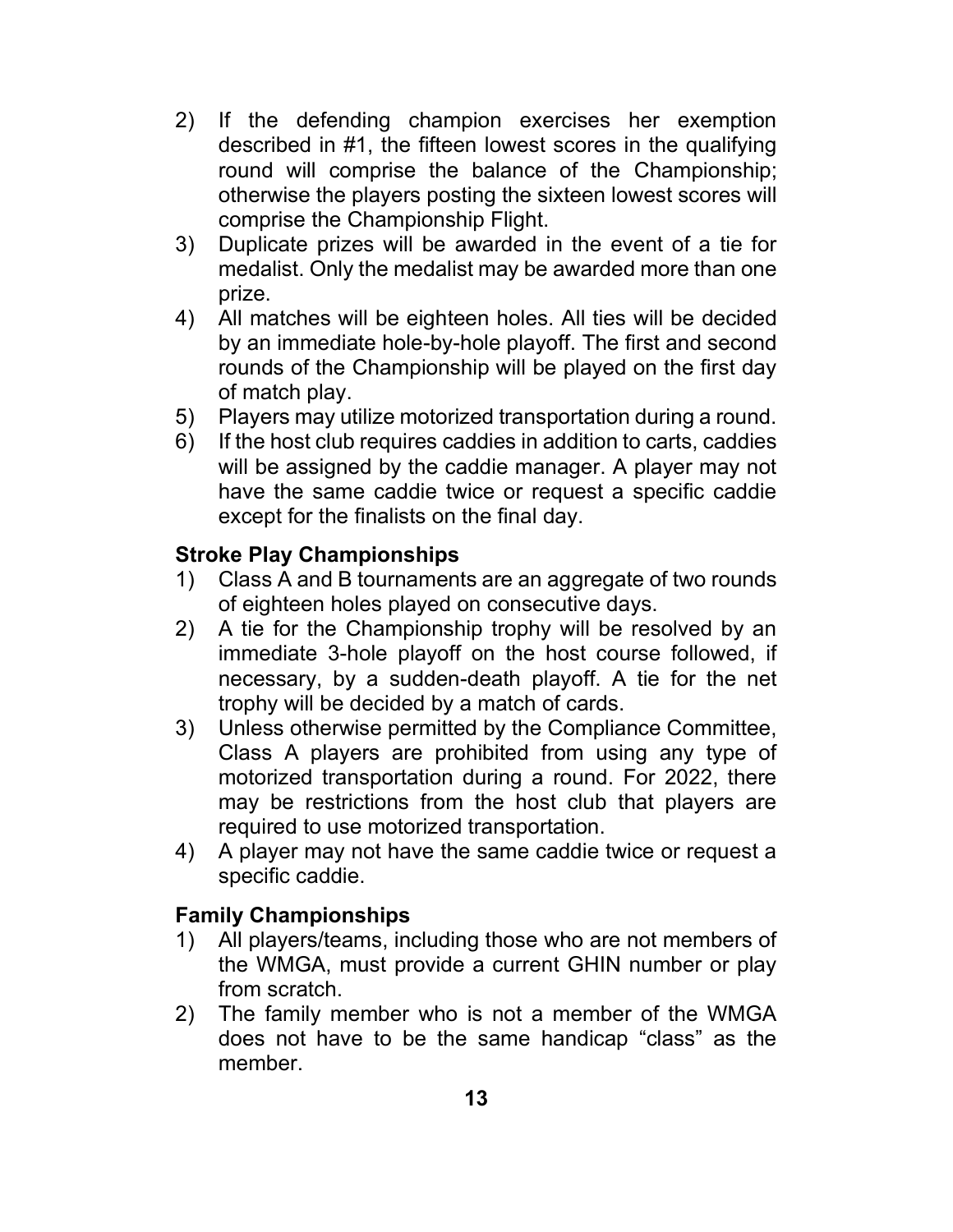3) All competitions for Family Championships will be Pinehurst format.

# **Junior Tournaments**

- 1) Junior Tournaments are open to any girl who has not reached her 19<sup>th</sup> birthday by midnight of the last day of the event.
- 2) All entry fees for Junior Tournaments include continental breakfast when applicable, lunch, prizes, tipping, and range balls for the competitor only. A Junior must carry her own clubs or use a non-motorized pull cart. If a host golf club does not allow the use of non-motorized pull carts, the WMGA will abide by that rule and the junior must carry her own clubs. The WMGA will not provide pull carts; the use of one comes at a player's own expense.
- 3) A Junior Member or Junior Independent Member may be permitted to play in other WMGA events provided she meets the USGA Handicap Index requirement of the tournament and complies with the caddie or cart requirement prescribed for that tournament. All Junior Member entries to non-Junior Tournaments are subject to review by the WMGA Junior Girls' Chair, or Tournament Manager, who will take into consideration the Junior Member's pace of play, playing capability, knowledge of the USGA 2019 Rules of Golf and awareness of golf etiquette.
- 4) The WMGA Junior Girls' Open Championship and the Maureen Orcutt Trophy Tournament are open to a non-WMGA member who meets the following criteria:
	- a) Must not have reached her 19th birthday by midnight of the last day of the event.
	- b) Must be a resident of the Metropolitan area (Connecticut, New Jersey, or New York, within a 60 mile of New York City limits, or anywhere on Long Island).
- 5) All competitors and spectators must abide by the WMGA Dress Code, Code of Conduct and Electronic Communication Devices policies.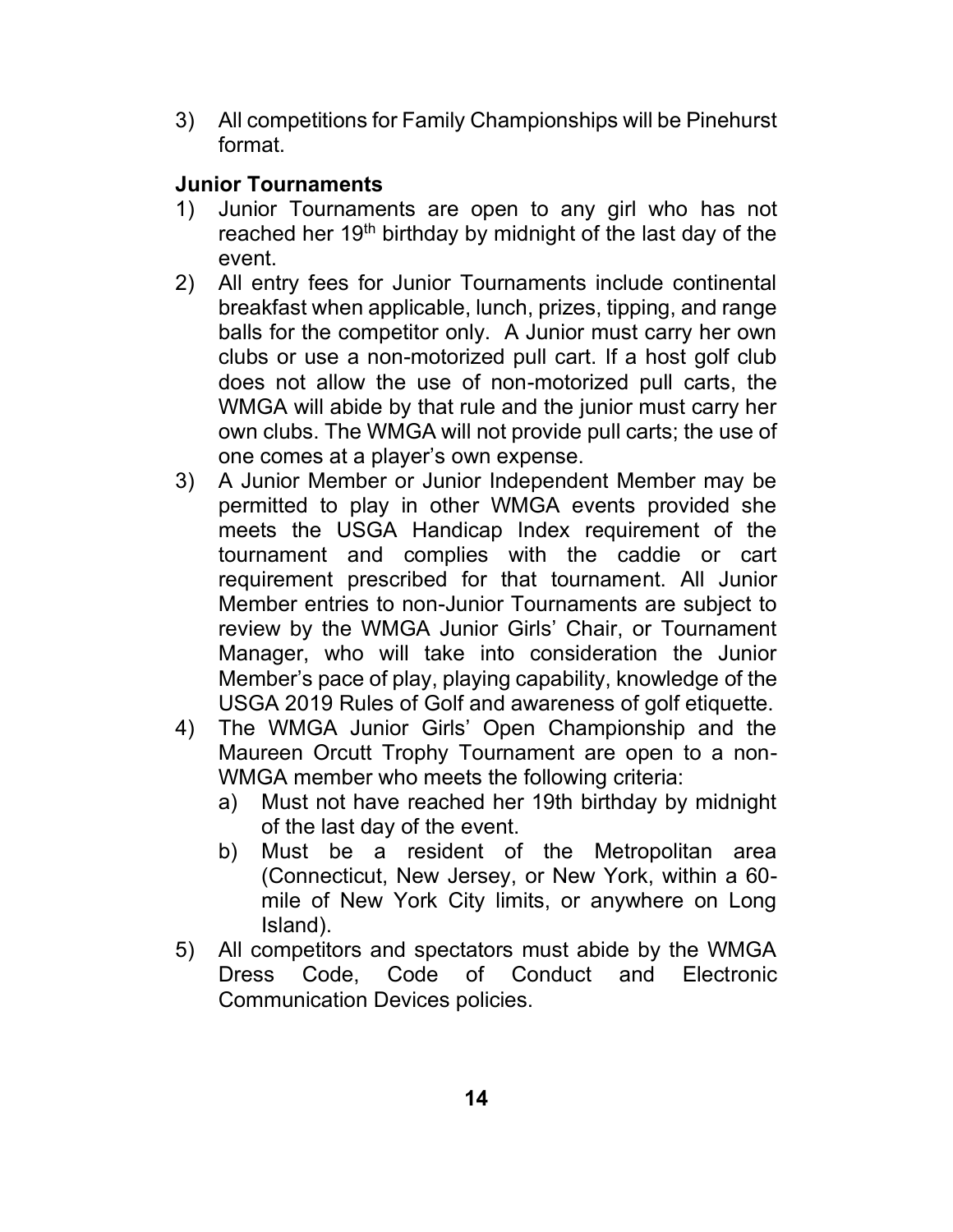# **IV. INTERDISTRICT TEAM COMPETITIONS**

- 1) The Golf Illustrated and the Myra D. Paterson competitions will be matches among teams of ten players and one alternate from each of the three WMGA districts. The Golf Illustrated team will be chosen by the Team Captains from among the members with USGA Handicap Index maximum of 14.0 from within their districts. The Myra D. Paterson team will be chosen by the Team Captains from among the members with USGA Handicap Index minimum of 14.1 from within their districts. Handicap is determined two weeks prior to day of the competitions.
- 2) Team Captains are selected by the Team Competitions Chair and voted on by the Board for a three-year term with an option to be appointed for a second term after at least a one year absence as Team Captain.
- 3) In assembling a team, Captains are limited to the selection of one (1) Independent Member and one (1) Junior Independent Member. The Independent Member's district is determined by her established residence. For players residing in Manhattan, her district is selected during the membership application process.
- 4) The tournament site will rotate annually among the districts.
- 5) The Team Captains will select the teams and determine the positions of the players.
- 6) A player belonging to two Member Clubs may only represent the district in which she played during Interclub Team Matches.
- 7) The Team Captains will submit their line-up one half hour before the start of play to the Tournament Manager, who will then post the line-up.
- 8) The format will be a Three-Ball Match Play competition with Nassau scoring. Matches will be eighteen holes, scoring one point for the first nine holes, one point for the second nine holes and one point for the eighteen holes. In the event of a tie for any point, each player will receive one half point.